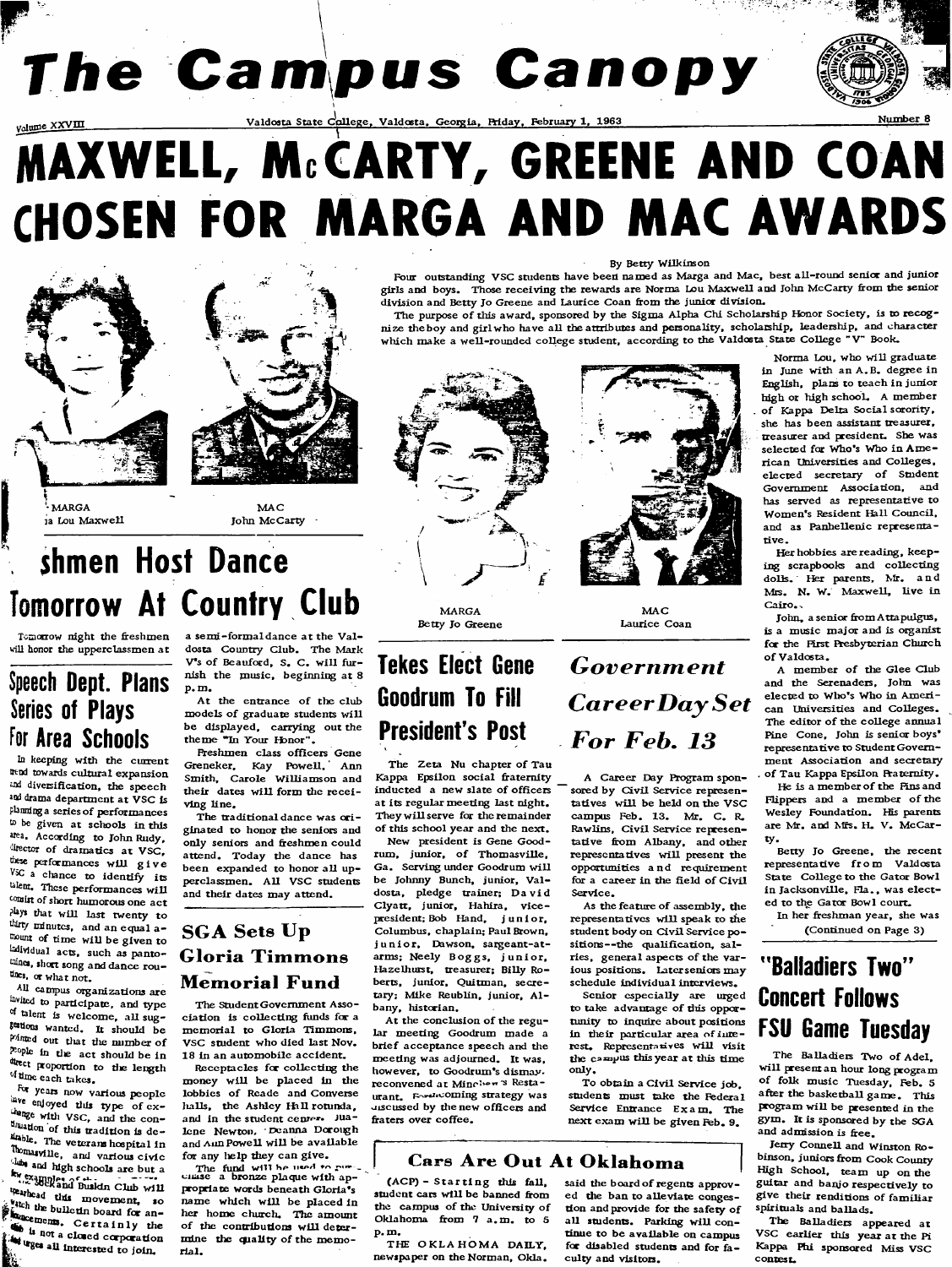## **BEAT FSU**

**B ig-tim e basketball comes to the city next** Tuesday. The Florida State University Semi**noles move into the VSC gymnasium for the Srst tim e. The two squads have met already this year in Tallahassee.**

It will, of course, be nice if the Rebels beat FSU. However, to accomplish such a feat it will take combined efforts of the team and student body. Let's get up a lot of spirit for the **gam e. Plan to attend and YELL!**

## $\equiv$ **BEAT FSU**

## **Is Your Shirt Ironed?**

Snow's Laundry still has the college laundry **contract, and VSC students are still complaining about it. We must say that Snow's seems to be doing a little better job this year and that the price we pay is still very reasonable. However, co llege students like to dress better than Snow's lets VSC students dress.**

A notable failing on the part of the laundry is the quality and quantity or ironing that is **done. We don't think that anyone can argue that a good job is done by the ironers. A lso, there** are many articles that are not ironed at all. Is **there a reason why a laundry bundle should contain three ironed handkerchief and three un**ironed handkerchiefs? Of course it is usually **difficult to determine which are ironed and winch are unironed. Certain items which should be ironed are never ironed.**

**Numerous complaints could be listed other** the e (such as lost clothing which is not re**pD iC ^ isd isco lored shirts, and wash -and-wear iter/** hich are drycleaned). We ask that VSC officials impress upon the operators of Snow's Laundry the necessity of better service to VSC **students.**



**By Emily Leonard A survey conducted by Univer**sity of Wisconsin phychology stu**dents has brought astounding re**  sults. The students worked out **statistics on how an average** American man will spend 70 **years.**

**20 years working**

**20 years sleeping**

**7 years walking and outdoor sports**

8 years taking in movies and other amuse**ments**

**6 years shaving and dressing**

**4 years eating and sitting at tables**

**2 years playing cards and other games**

1 year on the telephone

**3 years waiting on sonaeone else to arrive**

**this leaves no time for** sitting in the student center, no **wossdcT man has upped his life oKpnetancy, It is to account for** this **all** important part of his life.





Twenty-five years ago Valdosta residents were not surprised to see a group of VSC (then GSWC) coeds riding around campus on horses. The college once maintained a stable full of horses and even offered **a course in horseback riding. Today VSC students ride in cars— lots** of them. So many that the college now faces the same problem that **confronts colleges and cities across the nation: congested streets and inadequate parking facilities.**

In the last issue of The Campus Canopy, a letter to the editor **signed by 23 Valdosta State students lamented about students being** required to purchase parking permits in order to bring cars on cam**pus even though more perking permits are sold than there are parking speces. That same day a student complained to me about per**sons not connected with the college using campus streets as through**fares.**

There is some uncertainly concerning the parking permit-parking **spece controversy. RresidentThaxton says that they know how many parking speces there are, and that the school has not sold more permits than there are spaces. Not having counted the speces myself, I am not in a position to enter the debate. There have been a few** times that I have not been able to find a parking place, although the available spaces were not in the location I preferred. Others may have had to park off campus; I never have.

A talk with Dr. Thaxton about non-college people using the street that cuts across campus in front of the student center was en**lightening. The president says that campus streets arc not open to the general public. However, there seems to be no effective way to** keep them out. Neither city police nor the state patrol will police the campus streets. The one-man college safety force is hardly **adequate to set up a blockade.**

The only solution that I have to offer is the chance that Brookwood Plaza will someday shut down, leaving its parking lot for use by **VSC students and spectators at Valdosta HBgh School foothall games.**

## **The Campus Canopy**

LOUIS SHEFFIELD **ANDRUS**<br>
Editor **ANDRUS**<br>
Editor **ANDRUS** 



**Business Manger**

Circulation Manager. . . . . . . . . . . . . . . . . . Terry Courson **Society e d i t o r ................................................................ R^z Spraybcny Species E** . . . . Thomas Kretlow Columnists . . . . . . Frank Scharf. Emily Leonard and Ann Powell Reporters . . . . . . Gene Grencker, Martum 144ms, Jualene Newton, Sue Pendleton, Paul Benkert, Irene McMillan, **Betty Wilkinson, Kathy Whitaker, Beverly Ingram. Bill Chanclor, Robert MaxweU, Karen Clary and Kay PowcH Staff Artists. . . . . . . . . . . . . Sandra Bennett and Derby Ulloa Photographer............................................. Bemabe UHoa Business Staff. . .Ronnlw KnoU, Eddie Rollins and Suzanne Sauna^^rs Typists .......................... Diane Fields, Jo Ann Hogg, Dennis Cox and Carole Tucker Faculty Advisor....................................................................Bette Adams**

#### **MEMBER OP ASSOCIATED COLLEGIATE PRESS**

Published by the students of Valdosta State College, Valdosta, Ga.



Seminars in the study of Communism are **ing shown to many schools and civic organ Rons a l l over the United States. These sem emphasize that the U. S. S. R. has broke their agreements with other countries if a tr** was all that interferred with plans to make terial gains by any available means. Also **phasized was the fact that Khrushchev cL** that capitalism will be economically buric the Communist productive capacities around **year 1970. These reports have not been acc** panied by appropriate measures to change situation. Instead they seem to lead to the **that the Communists, chicRy the U. S. S. R., invincible and are using strategy that is be^ our comprehension.**

A thorough revision of our foreign polic what is needed. Almost no study of the si **Ron as a whole has been shown to the pub Russia has growing influence in the world** largely to a foreign policy that is extren inexpensive compared to that of the U.S. **T pelicy is also obviously self-contradictory, c laim to be seeking only peace against impeRalisRc war-mongers" while walling** East Berlin to keep people from leaving to Berlin and sending offensive missles to Cuba i **show a discrepency. This pelicy, howevei** gaining influence even in South America wi a growing lack of faith in the U. S. is begini to show. The direct military threat from ( has not entirely changed the situation.

**It seems that the public at least dcserv** less expensive policy if no other drastic chai **are to be made.**

We cannot depend on a split in the Co.um. party to solve our problems if we wan u **pleased with the results. There is no con^ sive evidence that a split would improve** situation.

**Deferisive measures alone caimot bring v tory. They can at best only stalemate an at gonist who by these measures grows more more conRdenr,**

#### **Some Do, Some Don't**

Do you wonder why some organizations **more publicity in the Canopy than do oth** It is because they turn in information to us. us know when something is happening in **j** organization. That way we can write a s **about the events.**

## **Betty lo Greene** The Gift of Time

God in His bounteous love has surrounded with many blessings. One of these blessing that of time, a gift which is seldom value, being from God. Every morning when we **wake. Cod puts before us 24 hours of time** is ours to use as we please. Of course there certain necessary things that we all must do e day in the form of physical and mental e? **Ron. But as a whole, our giR of Rme cai used for God or against Him.**

**When we stop to look back at our day's a** vities, we usually find that we have bee rushed that we have left the Giver of our completely out of the picture. We look **h** and realize that we have taken God's Gift**used it selRshly. We fiavo spent the hours sc ing to gain as much as pessible for oursch** and **trying to glorify our own names.** We rea *i* that we next a *i* for the me to thank God for **Gifr,**

**Each day is important in Riat the things !iappen in one day wiU never asppen agai oxacRy die same way. We need to take adv** tage of our time, spending it to the best of **abiUty and using it in service fcr God.**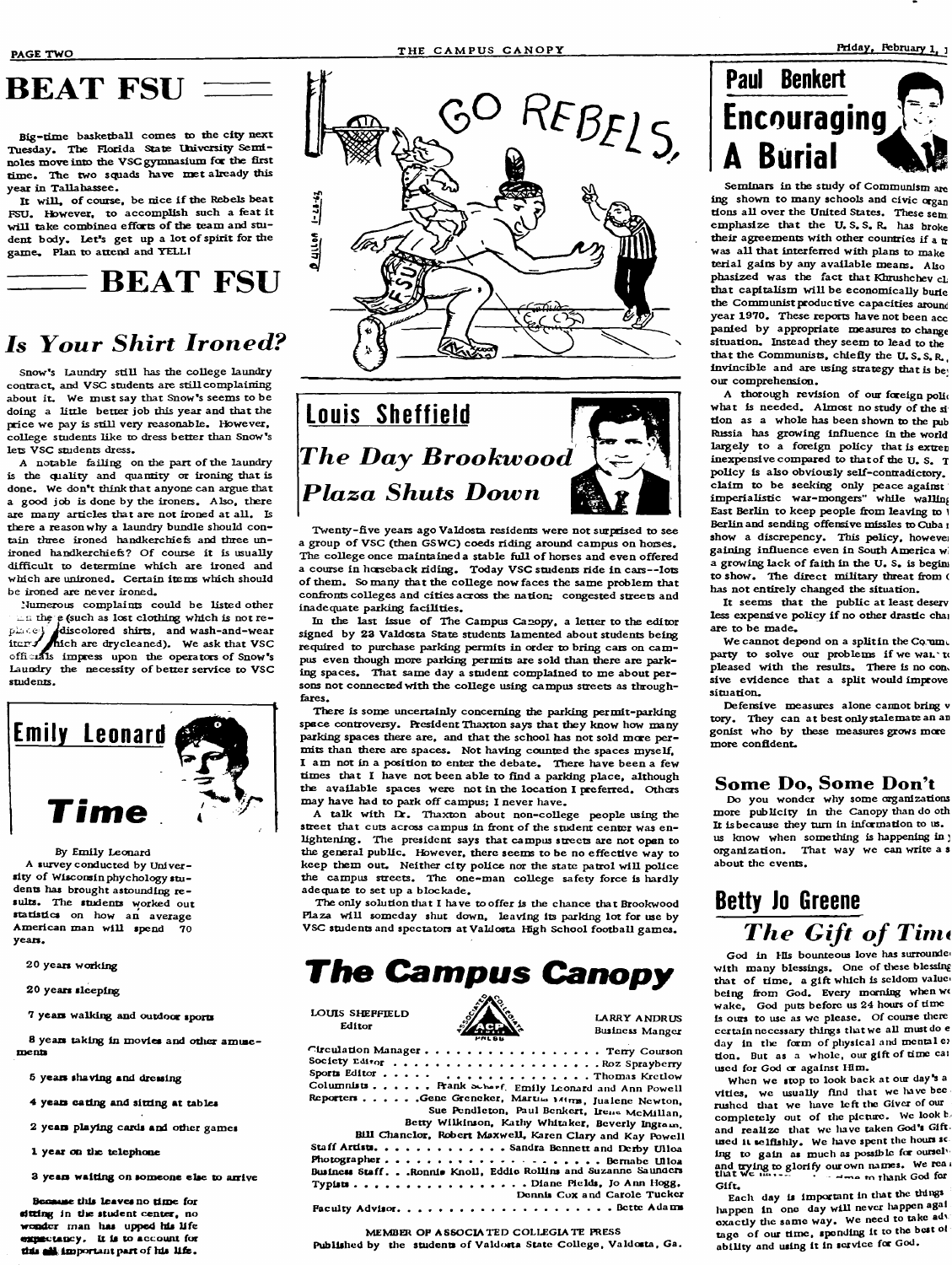#### **— VSC Names Marga & Mac**

**(Continued Rom Page 1)**

president of the pledge class<sup>1</sup> **her sorority. Kappa Delta, anu was selected as Most Outstanding** Pledge. She was a member of **the Homecoming Court and was one of the twelve Tau Kappa Ep**silon calendar girls. She was a **cheerleader for the VSC Rebels** and a member of the Wesley **Foundation.**

**This year, Betty Jo is a TKE sponsor and a calendar girl. She** was elected Greek Goddess, is vice-president of the Wesley **Foundation and parliamentarian of Kappa Delta.**

**Her ambition is to teach mentally retarded children. Her parents are Mr. and Mrs. J. C . Greene, Valdosta.**

**Laurice Coan, an accounting** major, was president of his freshman class. He was a member of **the Business Club, Baptist Student Union and participated in all intramural sports.**

**In his sophomore year, he is treasurer** of the Student Government Association, president of **the Circ** K and historian of the<br>Rantist lent Union. **BapRst Tent Union.**

| He  | ntly is employed by     |
|-----|-------------------------|
| the | ecreation Department    |
| anc | on Saturdays at the     |
| hi  | I gym. His ambition     |
|     | a city recreational di- |

**nominees for the Marga c awards were Patricia Bathara Whitley, Charlie** Philip Barr, Maryzell **nith, Gail Bazemore, Dethy UUoa and Joe Allen.**

## **Survey Taken By Library**

**The VSC Library is conducting a survey to determine which major departments uses its facilities most. The immediate purpose is to determine the apportion**ment of book funds to each de**partmenr.**

**The survey is being made by keeping statistics on books check**ed out and by circulating a ques**tionnaire at various times to the students in the library.**

**Miss Thera Hambrick, librarian, urges a ll VSC students to co-operate with her and the lib - Miy staff. This survey, in order to be made deRnite, w ill con**tinue throughout the rest of the **year.**

## **Annua! \REW Observed On VSC Campus**

**Religious Emphasis Week was observed Jan. 21-25 with Warren Woolf^ BSU Director at Georgia** Tech, as the feature speaker of **the week. LR. W oo lf spoke each niglit at Vespers services held in the Ashley Hall Rotunda. He held** several discussion groups at Activity Periods throughout the week.

**Two special assemblies were held in connecRon with Religious** Week. On Tuesday, Mr. Woolf **was the speaker and music was** furnished by the VSC Choir. **Wednesday's assembly featured EC. Sydney Lepowitz as speaker with the VSC Serenaders providing the music.**

A large group of VSC students **gathered in the Student Center on Tuesday n ight fora talent review.**

**This week was marked by fun** and enjoyment as well as by spiritual enrichment in the lives of all who participated.

## **Graduate Award Offered To Top English Majors**

**The English Department at Southern Illinois University is** offering a number of doctoral **fellowships for faU 1963 and** after, under the National Defense Education Act.

The fellowships provide a stipend of \$2,000 for the first year, **\$2, 200 for the second and \$2,400** for the third, plus an additional allowance of \$400 a year for each dependent and remission of tuition fees. The recipient is required to devote full time to **study and research without outside employmenr, except for part** of one year when he may receive additional compensation for limited part-time teaching.

**The students selected are expected to attain academic achie**vement of the highest quality, to give promise of distinguished service to the profession of English, and to become members of college or university faculties.

**Nominations** accompanied by the student's applications and other necessary information must **reach Southern Illinois by Feb.** 15. Successful applicants will be notified about April 1.



**MARYZELLE SMITH New in the SGA**

### **Smith** Named **To SGA Staff**

**Maryzelle Smith, a sophomore Rom Valdosta, has beendeclared** the new off-campus girls' representative to the Student Government Association by SGA presi**dent Tommy Joiner.**

**The post was vacated when** former representative Virginia **Anderson transferred to Georgia Southern College this quarter.**

A special election was to have **been held last Wednesday to RU** the vacancy. The election was cancelled when no other petitions except Maryzelle's were filed **with the SGA by the deadline for** entries.

**Maryzelle is a math major and member o f Alpha Delta Pi social sorority. She served last year as treasurer of the freshman class.** 

#### **Students Show**

#### **Art At VHS**

The VSC Art Association exhi**bition at Valdosta High School has ended. The works were on display during January.**

**Water color paintings were shown by Barbara Walker, Cleon Phillips Jr., Jack Webb and Raymond Giddens.**

**Sculpture was exhibited by Johnny McCuUom, Cleon Phillips Jr. and Emily Leonard.**

**Norvell Spearman of Hahira is** the co-ordinator of this newlyformed group consisting of 16 **members.**

from Dr. Arthur M. Gignilliat, chairman of the VSC English **Department.**



**By Kay Powell**

"The **rime** has come", the **Walrus** said, "to speak of many  $t$ *hings.* 

**Some people speak through** writing, some through sign lan**guage; this story speaks through that childhood delight--coloarthg.**

**This is the VSC coloring story.** Its purpose is to familiarize the **new student with his new school,** and maybe the story will old students a fresh outlook towards **their old school.**

**This is Va lley Scrity, typical VSC coed. Color her madras. Color her shoes weejuru Color** her hair ratted.

**Next to the typical coed is the typical male, Ben Ptemity.** Color Ben off probation. Color **his face English leather.**

And this, students, is the Val**dosta State College Administra-Ron Building. Colcr it Spanish style architecture. Color the** front old. Color the back new.

To the left we have the Reshman girls<sup>\*</sup> dormitory. Color it **very, very crowded. Next to** Converse Hall is the upperclassmen girls' dorm, Ashley Hall. Color Ashley's new floors ciga**rette burned; color its telephone busy. The last building is Reade l& U , the boys' dorm. Color it noisy. Color that boy's face shaving cream.**

At the extreme right of the **campus is the Powell Library. Color it RiH. Upstairs are the quiet lounging rooms. Color them noisy.**

For general information these are the VSC parking spaces. **Color them inadequate.**

Moving back to the left campus we find the Student Cen**ter. Color it crowded, noisy and smokey. The Student Center houses the book store (color it closed), student mailboxes (color them empty), a soda fountain (color it very, very busy, this is activities period), and booths (color them with 10 people).**

**Since today is an assembly** day, we will get to see a fabulous program in the gym. Color **the gym any way you'd like; it** is multi-useful. Color half of **the chairs in the gym empty-Color the students in the other chairs bored. Color the speaker boring. Color the seat checkers court-warning red. Color a door to the right so we can escape.**

**Before going to North Campus, w e 'll visit the dining hall. Use** your own imagination for coloring the food. Be creative.

There is the new infirmary. **Color it empty; it's too early in the quarter for tests.**

This is the bus which drives **students to north campus. Color it broken. This is the main building on North Campus. Don't color it because it has just been painted.**

**The college student has three** important friends among the **adults on campus. (Individual** students have their own friends **on the faculty. These named** are general friends.) This is **NRs. Hall who works at the soda fountain in the Student Center. She likes to hear the juke box** play. She is our friend in the interior. Color her a friend.

Pops is our friend in the exterior. He doesn't mind if couples park. Color his flashlight bright. Mr. Brown is the Greek's friend

in the inter-interior. Color him **a Rue blue pal.**

**We have carefully avoided** mentioning the clubs on campus to you new students. We **wouldn't dare try to influence your opinion toward any club by suggesting a color for ir. The** clubs' colors range from gray to Christian to exclusive to drama-**Rc to wer. For further infcrma-Ron consult Dean pgletree or** Dean Wall. Don't-repeat do not--under any condition color **these two. \_\_\_\_\_**



**VALDOSTA, GEORGIA**



**Information** can be obtained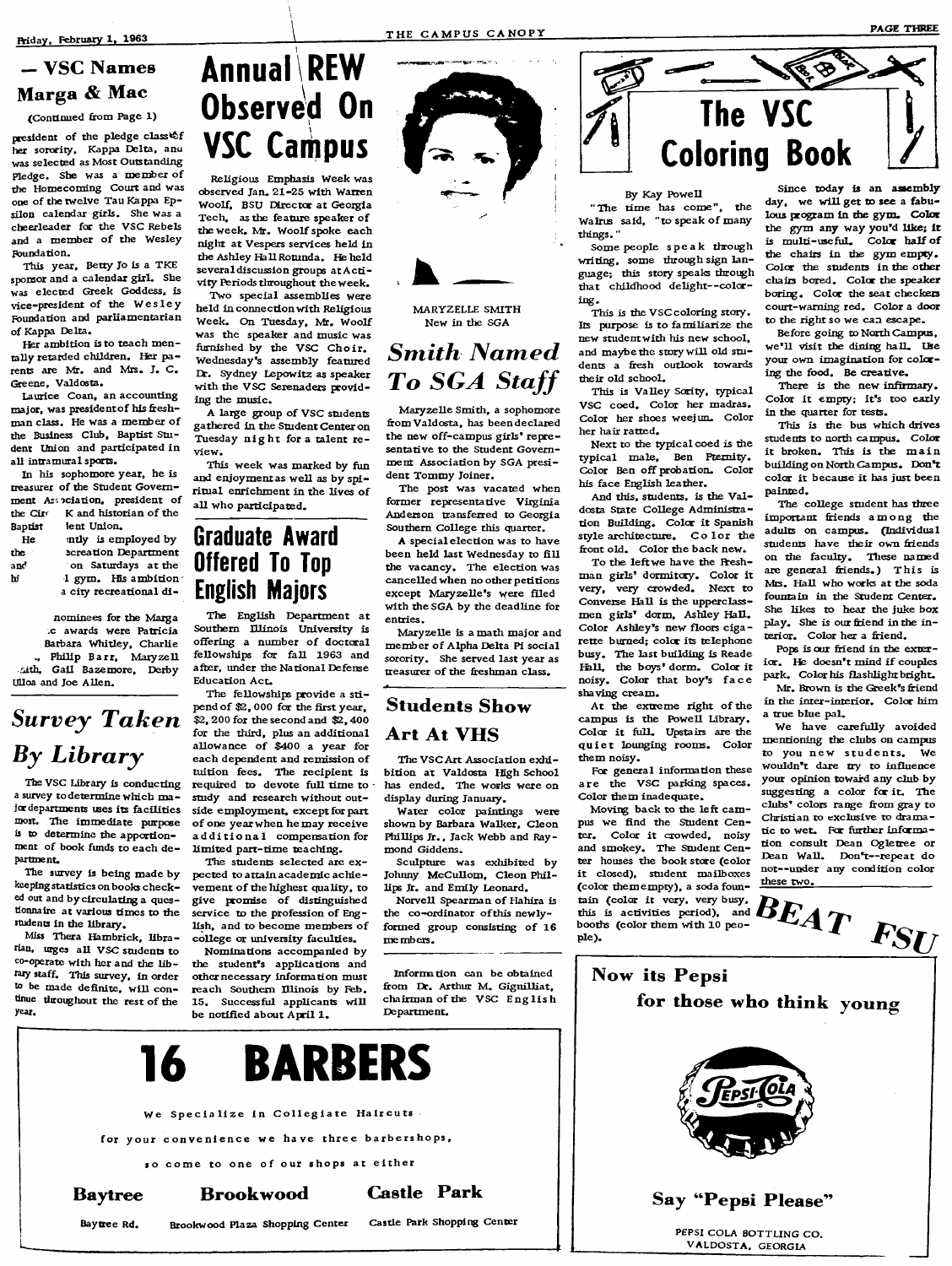

े बैंग

**PLASH! There is a fortune teller among us. Madam Lila, seventh** daughter of the seventh son, knows all. If you wish to know what **lies ahead— your fortunes or misfortunes— consult Madam Lila, who possesses the strange power to foretell the mystifying and baffling** events of the future.

**Paul Brown and John Powell had an unexpected swimming lesson one day. Rretty chilly for taking a dip, dontyou think, boys?**

**I recently overheard a criti**cism of last issue's "Cupid's Cor**ner". The complaint being that a distinction was not made as to who was going steady and who was lavaliered. The complaintant obtained her objective. She got her name in the paper and everyone knows the is going with a boy. So what?**

**W ill someone ask Lee Christie why he waits until almost everyone has gone through the supper line before getting his tray.**

**The Alpha Xi Delta sorority really has things buzzing at their spend-the-night party recently. There was food galore, music fun. Learning new dances. ^ing sorority songs, and pillow** fights seemed to take the spotlight for the biggest portion of the evening. By Saturday morn**ing everyone was completely ex**  hausted and thought of nothing **but sleep.**

**ANNOUNCING THE MARRI-AGE OF: Jerry McGoogin and Charles Powers.**

**Engaged: Sybil Rceeman and Duane Adams, Betty Prances Freeman and Charles Clark, and Mimi Collier and Doug Jones.** 

Going steady are Jackie Cod**dings and Walter Autman, John Powell and Dottie Thomas. Pinned: Paul Brown and Nancy Burch.**

**"Hopalong" Bazemore walks again!**

**Are you confused on the pro**cess of evolution? If so, wander **into room 257 Ashley HalL.** Seminars held nightly.

## **Mr Xi Delta Sorority Annoul**/ces New Members

**y Alpha X i Delta Sorority is proud to announce the initiation of Nancy Casey, Dora Jean Busby, Mary Sue Pendleton, Ellen** Taylor, Norma Williams and Ann **Rushton.**

**The initiation was held at the Woman's Building on Saturday, Jan. 19, 1963.**

**During pre-initiation Friday nighr, several awards were presented. The Ideal Pledge Award** **went to Nancy Casey and the Best Pledge Essay was written by** Norma Williams. There was a **three-way tie for the scholastic** award: Mary Sue Pendleton, **Nancy Casey and Ellen Taylor.**

**After the awards were presented, everyone went to Jackie Jenkins' home for a spend-the-night parw . Alpha Xi Delta also wishes to**

**announce the pledging of^**

**Jinanne Bennett, Harriett Hood, Billie Jean Goddard, Cindy Sessions, Janice Patterson and Patsy Bullock.**

BEAT FSU



Pictured left to right, are the 1963-64 officers of the Tau Kappa **Epsilon Rratemity, Paul Brown, Bob Hand, Gene Goodrum, president: David Clyatt and Nee ly Boggs.**

### **Drew Pearson Speaks Before GSC Students**

**Drew Pearson, syndicated newspaper columnist and nationally known radio and television commentator w ill speak Tuesday at Georgia Southern in Statesboro.**

Tickets are free to GSC stu**dents and faculty.**

**Pearson has been described as Washington's top reporter by his colleagues, and is known as one who "covers Washington's news and gets stories other reporters are unable to ger, "**

The topic Pearson will speak **on is "Behind the Scenes with Kennedy and Khrushchev. "**

**Spaghetti Supper**

**By Kay Powell** Tonight at 7 p.m. the Wesley

Foundation will sponsor a Valentine Party spaghetti supper. The **cost is 25 cents.**

**Any students on campus may come to the supper. The group** will meet at the Foundation house across Patterson Street from the college. From here they will go to a local Methodist Church for **the party.**

Tickets may be purchased from any member of the Wesley Foun**dation.**

## **Wonder..**

**By Roz Spraybetry**

**.** . why Genny Dowdey is so interested in Moody Air Force **Base?**

**. . why most of the Alpha Xii** Delta's slept all Saturday after**noon after the spend-the-night party?**

**. . if everyone in Ashley Hall has seen the great artistic achie**vement of Janice Patterson and **Dcana Dorough, with help ffom Sara Ann Moody and Janice Pos-' tell?**

**.** . why all of the Alpha Delta **Pies are studying so diligently? ,**

**. . why Dianne Osborne, Patsy Bullock, Nancy Casey, Angela Bush and Margaret Van Home\* created a new club on campus after a recent slumber party? {**

**. . why a ll of the Kappa Delta's were in mourning one week?**

**. . why Worstall panicked j when he heard that he had made j** the front page of the Valdosta **Daily Times?**

**. . what kind of vitamin piUs Harriett Hood uses?**

**. . who thought there was a Rre in Reade Hall when it was only steam?**

**. . why Judy Smith likes to ride on the ffont fender insi d of inside?**

 $\vec{y}$ 

## *ADPi Initiates 12 New* **Sisters Into Sorority**

**Alpha Delta Pi social sorcrity initiated 12 new sisters at a form a l ceremony Saturday.**

**New sisters include Gerrie Amon, Gail Bazemore, Carole Girtman, Cheryl Metts, Elaine Pitts, Kay Powell, Sharon Smith** and Donna Spratlin of Valdosta; **Sherry Lamontagne, Framingham, Mass.; Margaret Arm Smith, Atlanta: Kay Wright,** Tifton; and Linda Hewett, Quit**man.**

**Bathara Whitley is the most outstanding sister in Alpha Delta Pi for 1962-63. Gail Bazemore is the outstanding pledge. Other awards received for the year are: Sherry LaMontagne, scholarship cup for having the highest ave rage; and Donna Sprathn for** having the best theme "What A D Pi Means to Me".

**Club activities during the Friendship Week preceeding initiation were talks on Ricndship** **party.**

during which all memburs wore **blue and white, and an informal**







For the coeds who love madras, the col**lege cupboard has designed for you a special madras week beginning February lartd going through February 8.**

**Madras season wiU soon be in full swing,** and Jackie's wants to be the first to get the **madras fever underway. As always, anything anai everytiiing in madras wiU be popular.**

**During this madras week if any coed comes into the cupboard wearing a a!drr,** suit, **skirr, coat or shoes in India**

**madras plaid, she w ill receive a discount on any madras purc!msc. Saturday, Feb**ruary 9, a madras bathing suit will be given away to the lucky girl who's name is drawn **Rom diose who registered during madras week.**

**Tliis madras week w ill give any collegiate coed die chance to buy t!ic fashion leader. Remember** the dates February 1-8. The cupboard will be waiting to see you and your **tnadras.**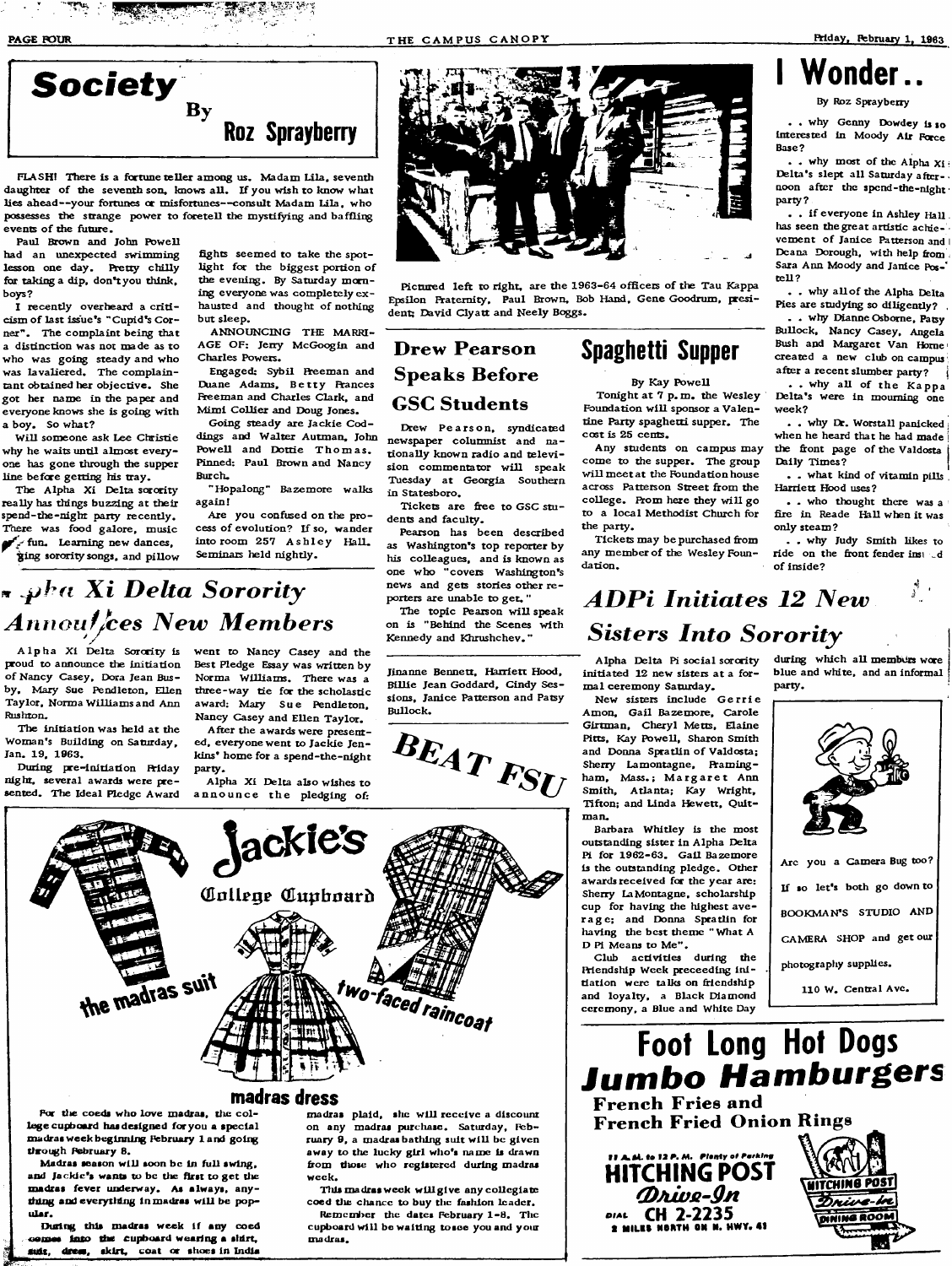



February 3, a meeting will be held in Rome to discuss the possibilities of the GIAC offering full athletic scholarships. Coach Gary (olson stated that he would be in favor of offering full scholarships anly if the entire conference voted to do so.

This is a step that is necessary for the growth of the conference if **n** 15 **not to disband. Oglethorpe left the conference so that they** could offer full scholarships. La Grange is also giving full aid to their basketball players. This means that all games won by the Pan**niers over GIAC teams w ill not count in the conference standings.**

**This leaves the Rebels with a perfect 3 -0 conference record going** inp Monday nights' game with Piedmont. The Rebels' game with **Hedmocr, The Rebels' overallrecord is 10-5 which is about par foe** Colson's charges. In four years as basketball coach at VSC, Colson **and other GIAC coaches could then attract high school and junior college stars that presently go to some school offering better scholariHps.**

**CoJson stated that he expected the motion to be voted down, but that it would tremendously improve G IAC baskethall.**

> **REBEL BASKETBALL SCHEDULE REMAINING GAMES** Shorter College Rome, Ga.<br>
> Rerry College Rome, Ga. **Berry College 1988**<br> **Elorida State University 1988**<br> **Elorida State University 1988 Florida State university VALDOSTA West Georgia College VALDOSTA** Piedmont College

## **bels Gain Revenge Over LaGrange College**

**The Valdosta State College Rebels** got a taste of sweet re**venge last Hiday night by crushing the LaGrange College Pan**thers 60-45. The last time the **tow teams met VSC was bombed by the Panthers, therefore the vinwas doublygradifying one for the Rebeis.**

 $\mathcal{L}$ 

**The big difference in the two teams was superior rebounding by** the boys from VSC. The Rebels claimed 62.5 percent of all re**bounds holding LC to 24 while** taking 40 off the boards them-**Mlves. Preston Hodges led a ll rebounds with 9. Wally Summers** and Chuck Bonovitch both had 8. **Bobby Ritch, who was high point mati, had 7.**

**The Rebels displayed a balanced attack scoring 4 men in double** figures. Bobby Ritch led all **\*eotcs with 14 points. Chuck Bonovitchscored 11, Wally Sumtoers scored 11, Preston Hedges added lo, and Mike Perry and Ray McCuUy chipped in 8 and 6 points respectfully. LaGrange was led by Larry HoweU and Bob** Tuggle each scoring 12 markers.

**The Rebels connected on 42. 6** per cent of their field goal attempts, and sank 12 of 15 free **hitRng at 80% clip.**

The Panthers hit 37.9 per cent of their field goal attempts which was a little shy of their percen**tages the last time the two teams mer.**

**a good note. Just before the buzzer sounded, Preston Hodges** dunked the ball for the final two **points.**

## **Fearless Few Lead intamura! Loop**

After two weeks of intramural **baskethall action, the fearsome l^arless Few had the league with a perfect 5 -0 record. They are foUowed by TKE a at 5 -1 , Sig Ep at 2 -2 , PI Icap with 1-2 , Town with 1 -4 , and TKE has failed to crack the winner's circ le .**

The Fearless Few, an independent town team, is also tops in<br>the league in scoring. They the league in scoring. **have averaged better than 45 points per contest. Town is se**cond with a 40 point per game **average.**

The highest score was regis-**(ConRnued on Page 6)**

## **r b o F n ^ s VfsFt Here Tuesday, Rebels** Kretlow On Road Trip This Weekend **Florida State Seminoles**

**Play Crucial Tilts At Shorter, Berry** 

**Toriightthe Rebels journey to Rome to tackle Shorter College's** Gold Wave. Tomorrow night **they chaUenge Berry. Both con tests WiU be important GIAC game& and could decide the conference championship.**

**The Rebels and Gold Wave have split two games earlier in the season. VSC's victory was a** conference game while Shorter's wasn't. The winner of the ruffer **could emerge as conference winner since LaGrange is on proba-Ron.**

**The Rebels have met Berry twice this season winning easily** both times, but any team is tough **with the home court advaritage. Berry could upset the VSC boys.**

**After this weekend's acRon, the Rebels will have only two conference games left. VSC plays West Georgia Feb. 8 and** Piedmont February 15.

**VSC** Scalps **Braves 63-49** 

**Valdosta State College's Rebels jumped to an early 15 point lead against West Georgia's Braves and** were never challenged throughout the game. The Rebels improved their season record to 10-4 and their conference record to 3-0.

**NEke Perry with 19 points. Add**  ing to the attack were Bobby **Ritch with 18 and WaUy Suman outstanding game both defensively and offensiveJy c laim**  off 10 to help lead in that de**partment:.**

The Rebels hit 26 of 59 shorts **Rom the floor for a 44 percent** average and 11 of 12 free throws **for a 93.5 percent average.**

**Chuck Bonovitch and Hreston Hedges did an outstanding job** defensively holding the GIAC's **top scorer. B ill ShotweU averaging 23 .4 points per game, to only nine points. The Rnal score was 63-49, ..nd another victory** for Coach Gary Colson's Rebels.

Tuesday night, history will be **in the making at the VSC gymna**sium. VSC<sup>'s</sup> basketball Rebels will host the Florida State Uni**versity Seminoles. This w iU be** the first time in the history of the school that a school of FSU's

### **Rebels Romps** Over **Piedmont**

**Valdosta State College's Rebels advanced one stop closer to a** third straight GIAC Championship **defeating Piedmont CoUege 85- 69. The Rebels now have a 4-0 conierence record.**

Four Rebels led the offensive **attack scoring in dodble Rgures. Mike Perry scored 21 points,** Bobby Ritch connected on 8 of 9 field goal attempts and scored **18, Roy McCuUy had 16 and WaUy Summer swished the nets for 16. Others aiding the Rebel cause were Bonovitch with 7, Hedges with 5 and Summerford with 2.**

**The game was close for three quarters, but the Rebels put it on ice in the last quarter with a** barrage of baskets. VSC led by **only two points with less than 10** minutes in the game. Then the **Rreworks started and the Rebels pulled away.**

**VSC hit at a respectful 54. 9 per cent cup Rom the Roor while Piedmont could manage only 42.5 per cent. Each team collected 25 rebounds.**

Piedmont was led by Smith with 13, Henry with 14 and Coker **with 10.**

**size, reputation, and known baskethall ability has ever played on the VSC campus. The Rebels have tackled FSU before, but never on the VSC home court.**

**Florida** State will have a de-**Rnite height advantage over the Rebels with 5 men on the roster being 6-5 or taller. But George**town, Kentucky had three  $6 - 7$ **men in the starting lineup and the Rebels pulled an upser. Two years ago, FSU had to Rght for their Uves at Tallahassee on homecoming nighr. The Rebels** led most of the first half.

At this meeting of the two **teams, the home court advantage and should be seeking revenge for a defeat administered by the Seminoles earlier in the sea**  son. VSC could pull the big upset as they did against George**town. After the big win by FSU earlier in the season, the Se**minoles will be in a perfect po**sition to walk into an ambush Tuesday nighr.**

The Seminoles will be led by Dale Reeves, a 6-7 center; Jenry **Shirley, a 6-5 forward; and** Charlie Long, a 6-4 forward. Long is the only starter from **last year's team that lost to the University of Ohio by only 13 points. FSU won the Savannah Christmas** tournament with vic**tories over A labama, Georgia and Georgia Southern. The Rebels have competed in several tournaments an d have performed** quite well. The Rebels will **open with the same team that** has started most of the games so far this season.

**Coach Colson stated that he expects a full house against FSU, so VSC students should come to** the game early. The Rebels will need support if they are to win. Let's show them we're behind **them 100 percent.**





**Every Pri. - All the Fish you can eat 89¢** 

**The S & K Drive^ln**

**WELCOMES YOU**

**tvery Tues. - All the Southern Pried Chicken you can eat - 99¢ ^sry Wed. - AU theBeeaded Veal Cutlets you can eat - 9up**



**The Rebels' were paced by**

**mers with 14. Summers played** ing 17 rebounds. Ritch picked